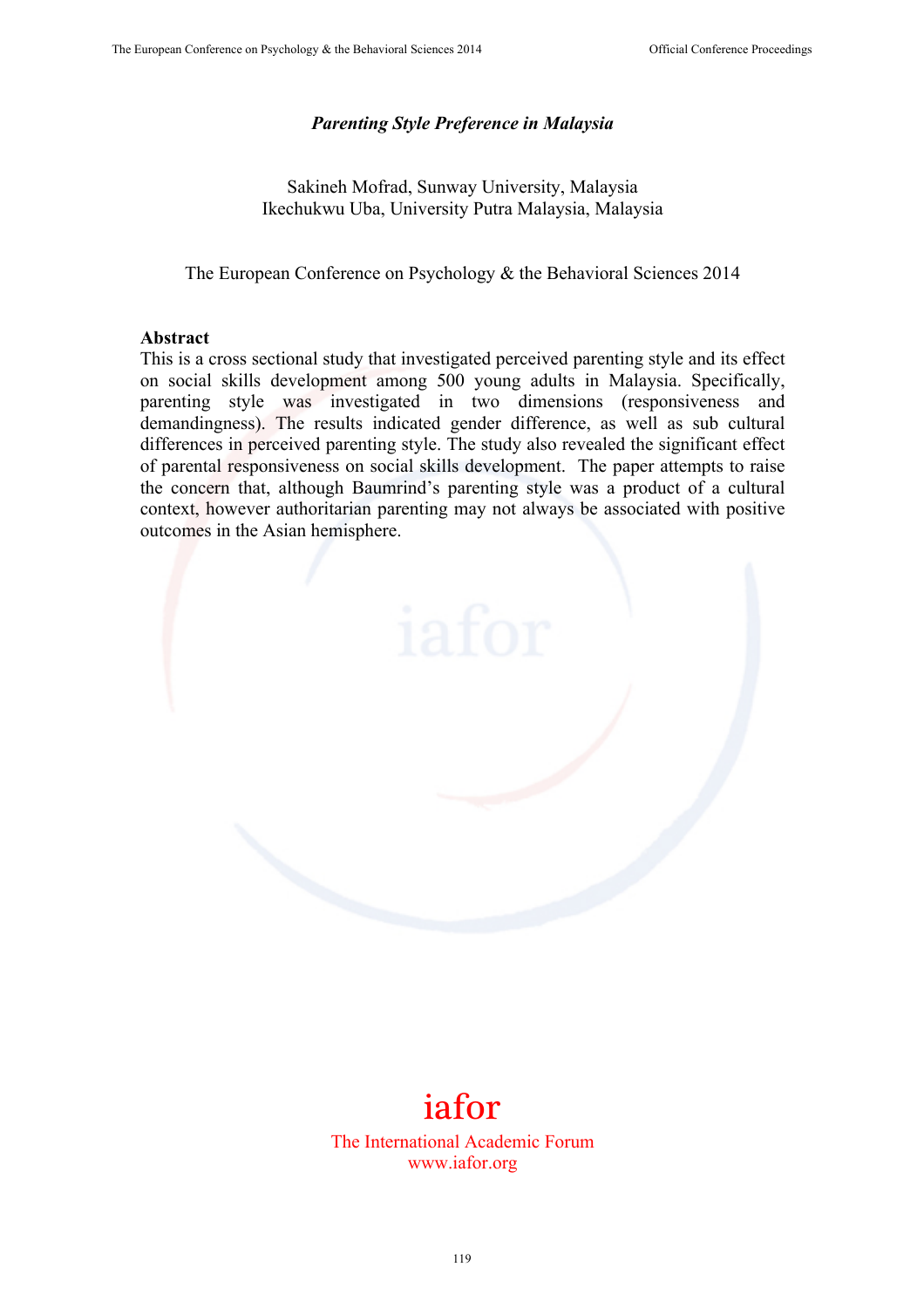Earlier studies on parenting style in Malaysia indicate that the dominant style among Malay parents was permissive parenting (Hanifi, 2002), while Chinese parents practiced authoritative parenting (Chi, Rozumah & Ziarat, 2011). The present study therefore sought to confirm or refute the above findings. Parenting style was defined as the attitudes towards the child that are expressed through behaviours, gestures, tone of voice, or the spontaneous expression of emotion (Baumrind, 1971). These individual parenting behaviours are part of a milieu of behaviour's whose influence cannot be easily disaggregated. The concept of parenting style developed initially as a heuristic device used to describe parenting milieu and was accurately captured by measures.

Based on Baumrind (1971, 1978) there are three parental typologies comprising of authoritative, authoritarian and permissive parenting. These findings were based on the interaction of parenting attitudes and parenting that consist of factors like control, involvement and warmth. However, Maccoby and Martin (1983) attempted to merge Baumrind's approach in the definition of parenting along a more concise dimension. The scholar captured parenting style as a function of two facets, known as responsiveness and demandingness. Demandingness refers to the parent's willingness to act as a socializing agent; this includes demands and supervision, while responsiveness refers a parent's recognition of a child's individuality, this implies supporting the child in his/her endeavours. For both Baumrind (1978) and Mccoby and Martin (1983), parenting style was best understood within a social learning or ethological context.

Based on these dimensions, the scholars introduced four different parenting styles, which are authoritative, authoritarian, permissive and neglectful. Studies thus far have found authoritative parenting high in both responsiveness and demandingness. This means that both constructs indicate warmth and support to children by understanding their needs. On the other hand, authoritarian parents are highly controlling and demanding, but affectively cold, requiring children to be responsive to parental demands. This type of parenting evaluates the behaviour and attitudes of children based on a set of standards. These parents expect their children to obey explicit standards and rules; disobedience was usually dealt with forcefully and punitively.

Children of authoritarian parents tend to be withdrawn, mistrusting and unhappy, they also have a tendency to have low self-esteem and lack spontaneity (Maccoby & Martin, 1983). On the other hand, permissive parenting was characterized as warm, with high nurturance, responsiveness, but low in parental control and the demands for matured behaviours. Permissive parents are more likely to give way to the child's impulses, desires and actions. These parents place few demands on their children and let them do whatever they want. This style of parenting appears unsuccessful in enabling children develop a range of self-directing abilities that underlie academic success.

Finally, neglectful parenting style consists of low demandingness and responsiveness. Parents with this style of parenting provide less control and demand less from their children as well as give less support and warmth in their relationship (Diaz, 2005). Evidence support the concept that parenting styles have been greatly influenced by the cultural milieus of societies (Uba, Siti Aishah, Mofrad, Rohani & Siti Nor, 2012), and the values transmitted from generations through child rearing practices (Keller, Abels,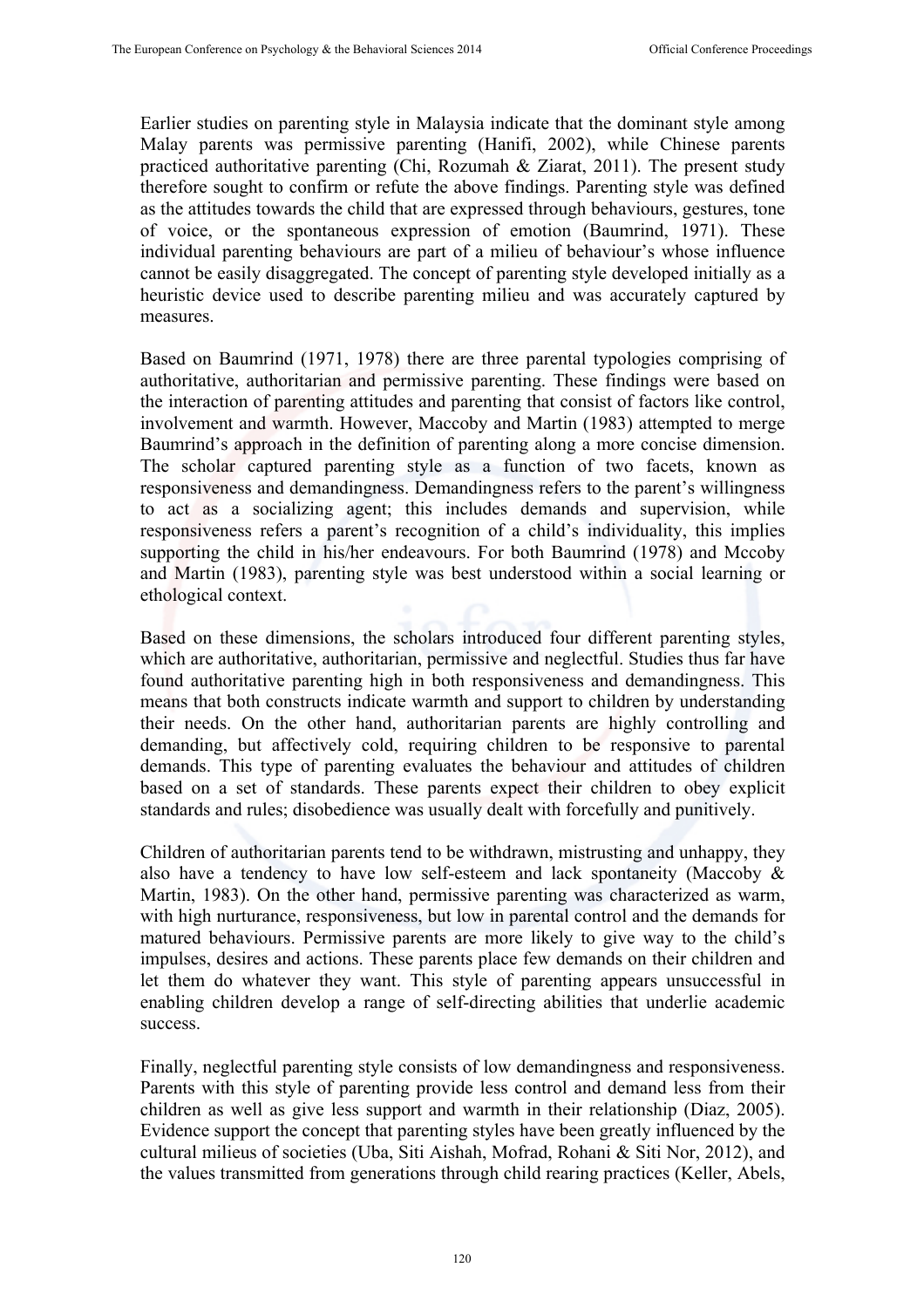Borke, Lamm, Lo, Su, et al., 2007; Keshavarz & Baharudin, 2009). This clearly suggests that parenting styles are socially constructed and are not universal typologies as suggested by Baumrind (1971). Most research has been concerned with the role of parents as socialization agents for their children. However, parents' values, beliefs and socialization goals are influenced by their cultural context (Tamminen, 2006). Therefore understanding the cultural context of each society can potentially help us envisage the differences in parenting styles that predominate in such societies and to comprehend why these differences occur. Within cultures, parents are powerful agents in the socialization process (Chen, Bian, Xin, Wang, & Silbereisen, 2010). Analogously, parent-child interaction can be consistent within a particular cultural context and can change substantially from one context to another (Sheth, 1995) or child's gender (Shek, 1998).

Consequently, socially learned norms and values offer standards which parents usually use to direct their interaction with their children, largely different in individualistic and collectivist societies (Triandis, 2001; Wang & Leichtman, 2000). Individualism and collectivism refers to the manner in which individuals perceive themselves in relation to the other members of society (Stewart, Rao, Bond, McBride-Chang, Fielding & Kennard, 1998). Collectivist cultures emphasize interdependent relationships with others, while individualist cultures emphasize independence from others (Rothbaum, Morelli, Pott & Liu-Constant, 2000; Stewart et al., 1998; Triandis, 1995). The two cultural orientations have been related to the differences in human thought and behaviour (Hofstede, 2001; Triandis, 2001). Correspondingly, collectivists tend to act in ways that maintain group cohesion and encourage conformity towards parents, family, and the larger social groups. It was assumed that these different orientations resulted into different family relationships, parent-child interactions, self-conceptions and academic achievement (Chao, 1996, 1994; Triandis, 1995).

Steger (2008) revealed that rising global imaginary finds its articulation in the ideological claims of contemporary social leaders, thereby fuelling the hopes, disappointments, and demands of people who navigate national boundaries in search of their global dream. Malaysia is a multi-racial country with three major ethnic groups which includes Malays, Chinese, Indian and other indigenous tribal people. The proportion of Malays, Chinese and Indian in the country are 65%, 24.6% and 6.9% respectively (Krishnan, 2004) is a collectivist nation, meaning that the culture existent in the country tend to place more emphasis on an individual's contribution to the well-being of the family and the community (Bochner, 1994).

In view of the above, the present study investigated the predictive relationship between parental responsiveness / demandingness and children's social skills development in a collectivist culture. Earlier studies revealed that specific parenting practices may show different associations with child behaviours across cultural groups (Creveling et al., 2010). Scholars have given us insights into which parenting practices work best across childhood, but the studies that delineate how cultures affects parenting in Asia are still developing. Essentially there is limited research on parenting style in Asian societies particularly Malaysia. For this reason, this study aims to understand the dominant parenting style among the respondents and what type of parenting provide the best condition for the development of social skills among Malaysian children.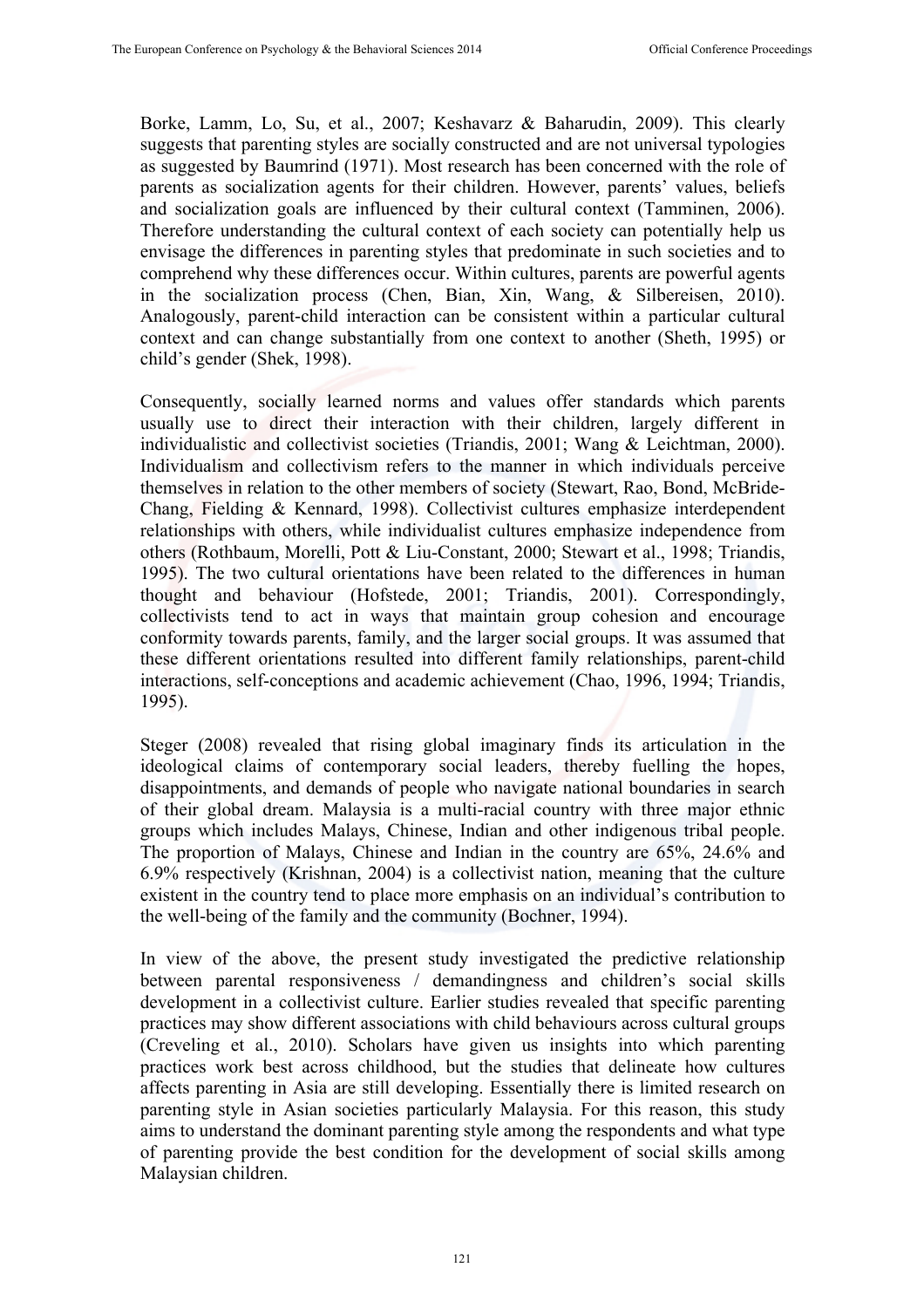## **Methods**

## **Participants**

The participants of this study were made up of 500 students from five Universities from the Klang Valley in Malaysia. The students were sampled on the basis of availability and were first year undergraduate students. The age of the participants ranged from 18 to 25 years (mean age  $= 22$ ) with equal representation between male and female respondents. All the participants were full time students in their respective universities. The participants completed a written questionnaire that contained biographical information and the measures of parenting style and social skills. The frequency distribution of the participant's race consisted of 30.2% Malay, 39.4% Chinese, 24.4% Indian and 6% other races.

#### Measurement

Parenting Style Index (PSI) was used to measure participants' perception of their parents' style of parenting. The PSI was developed by Darling and Steinberg (1993) and was created based on Baumrind (1971) and Maccoby and Martin (1983) types of parenting styles. The instrument measures parenting styles based on two dimensions (parental responsiveness and demandingness). The measure is a Likert instrument ranging 1 (strongly disagree) to 4 (strongly agree). Four parenting categories were defined by examining the participant's scores on the two dimensions simultaneously. Following Steinberg et al., (1991) and Maccoby and Martin (1983), authoritative parents are those who scored in the upper mean on both responsiveness and demandingness, while authoritarian parents were in the lowest mean on responsiveness but in the highest on demandingness. Permissive parents are those highest on responsiveness, but lowest on demandingness. Neglectful parenting consists of low on both dimensions.

Life Skills Development Inventory-College Form (LSI-CF) which consists of 88-item self-report items was used to measure students' life-skills (Picklesimer & Gazda, 1996). The LSI-CF measure social skills and competency based on four different skills including interpersonal communication, decision making, identity development and health maintenance. All the items were scored on a Likert scale ranging from 0 (completely disagree) to 3 (completely agree). In this study, total score was used to measure the social competency of the participants. The scale was designed for clinical and research purposes, however it can also be used to predict potential skills deficits that college students normally encounter. The LSI-CF measures non-pathological or normal functioning. The reliability of the scale ranges from .80 to .93 (Picklesimer, 1991).

## Procedure

Ethical approval was obtained from the students and other relevant agencies. The study was conducted during the students' free time as not to cause any disruption to their lessons. Participants were selected randomly based on availability and willingness to participate in the study. Five hundred participants were recruited from five universities, the respondents were asked to complete a survey booklet that consists of information sheet, demographic form and two measurements. The average time needed to complete the questionnaires was approximately 15 minutes. After the completion of the survey, a small gift was given as appreciation for the respondent's time.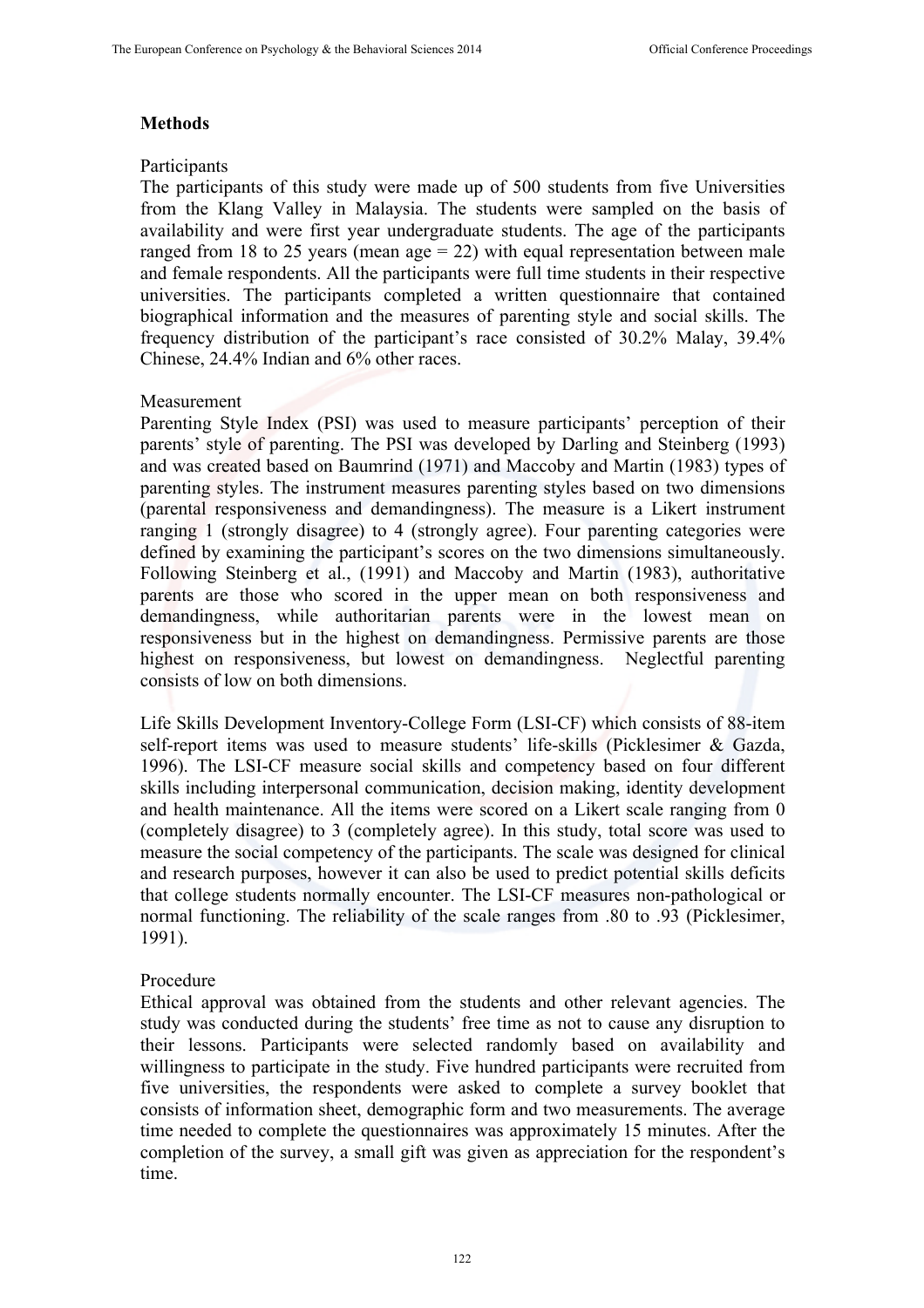## **Results**

The percentage of the four perceived parenting style is presented in table 1. The result revealed that most of the parents of the respondents were authoritarian parents 31.8% (159), while 24.6% (123) were authoritative parents, 22.6% (113) were neglectful parents and the lastly 21% (105) were permissive parents.

## Table 1

Frequency and percentage of four parenting styles (n=500)

|      | Dimension                    |           |         |                 |
|------|------------------------------|-----------|---------|-----------------|
|      | Responsiveness Demandingness | Frequency | Percent | Parenting style |
| High | High                         | 123       | 24.6    | Authoritative   |
| High | Low                          | 105       | 21.0    | Permissive      |
| Low  | High                         | 159       | 31.8    | Authoritarian   |
| Low  | LOW                          | 113       | 22.6    | Neglected       |

We assumed gender differences in perceived parenting style, with detailed analysis, supporting the above hypothesis. The results, as presented in table 2, revealed that males perceived their parents as more neglectful compared with their female counterparts (40% vs. 23.6%), this was closely followed by authoritarian (25.2% vs. 20%), while females perceived their parents as more authoritative compared with their male colleagues (31.6% vs. 17.6%), this was followed by permissive parenting  $(24.8\% \text{ vs. } 17.2\%)$ .

#### Table 2

Frequency and percentage of four parenting styles based on gender (n=500)

| Dimension |                |               |           |         |                 |  |
|-----------|----------------|---------------|-----------|---------|-----------------|--|
|           | Responsiveness | Demandingness | Frequency | Percent | Parenting style |  |
| Male      | High           | High          | 44        | 17.6    | Authoritative   |  |
| $(n=250)$ | High           | Low           | 43        | 17.2    | Permissive      |  |
|           | Low            | High          | 63        | 25.2    | Authoritarian   |  |
|           | Low            | Low           | 100       | 40      | Neglected       |  |
|           |                |               |           |         |                 |  |
| Female    | High           | High          | 79        | 31.6    | Authoritative   |  |
| $(n=250)$ | High           | Low           | 62        | 24.8    | Permissive      |  |
|           | Low            | High          | 50        | 20.0    | Authoritarian   |  |
|           | Low            | Low           | 59        | 23.6    | Neglected       |  |

Table 3

Frequency and percentage of two dimensions of parenting styles in different races

| Parental dimension |      | Race              |      |                 |               |                  |      |
|--------------------|------|-------------------|------|-----------------|---------------|------------------|------|
|                    |      | Chinese $(n=197)$ |      | Malay $(n=151)$ |               | Indian $(n=122)$ |      |
|                    |      | n                 | $\%$ | n               | $\frac{0}{0}$ | n                | $\%$ |
| Responsiveness     | High | 115               | 58.4 | 98              | 64.9          | 51               | 41.8 |
|                    | Low  | 82                | 41.6 | 53              | 35.1          | 71               | 58.2 |
| Demandingness      | High | 74                | 37.6 | 103             | 68.7          | 73               | 59.8 |
|                    | Low  | 123               | 62.4 | 48              | 31.8          | 49               | 40.2 |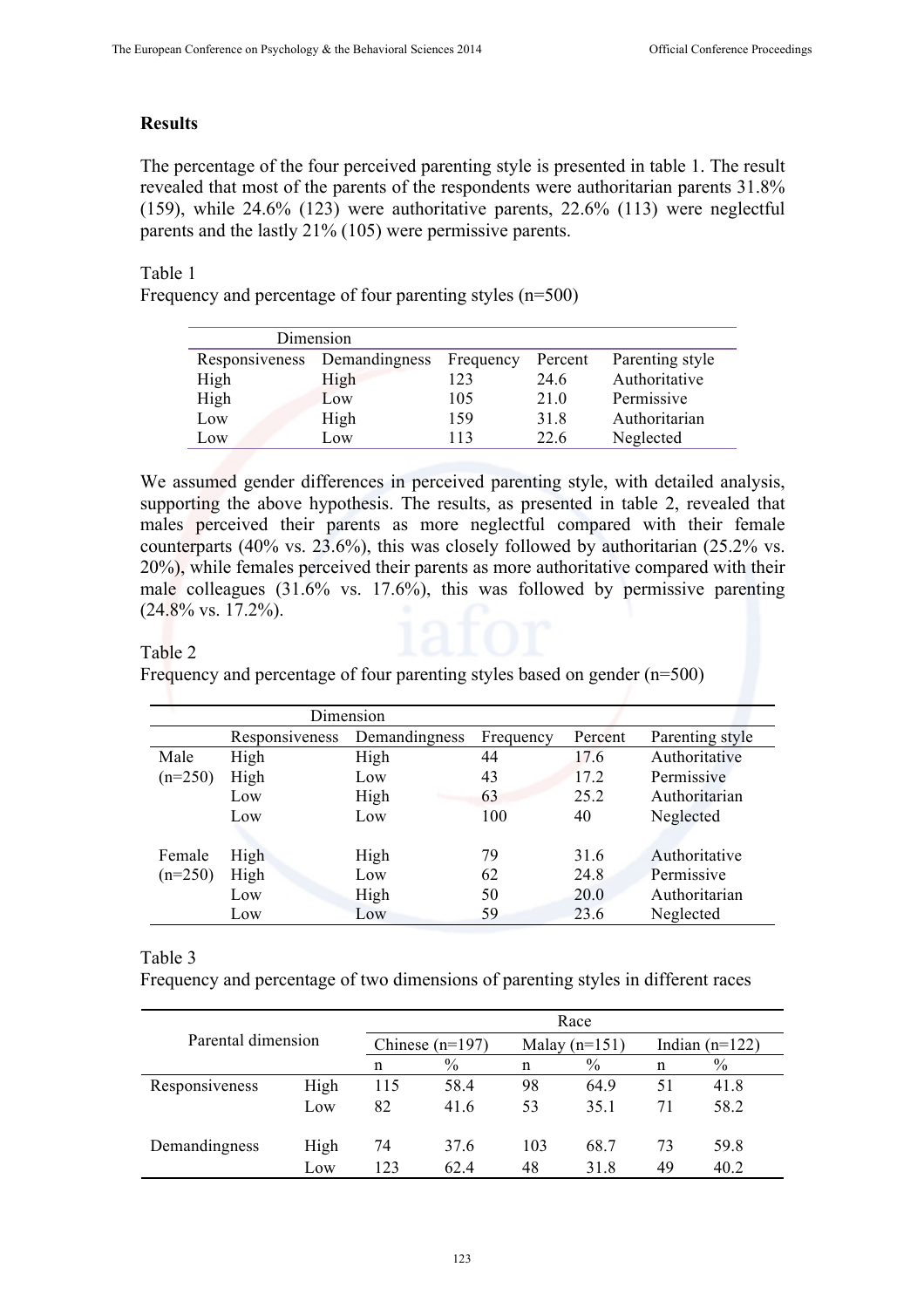The frequency and percentage of parenting style by considering two different dimensions (responsiveness and demandingness) among the three racial groups were presented in table 3. According to the table, Chinese participants perceived their parents as highly responsive and low in demandingness (permissive parenting). The Malay participants reported high responsiveness and high demandingness (authoritative parenting), while the Indian participants perceived their parents as low in responsiveness and high in demandingness (authoritarian parenting). To examine the second objective of the study with the view of discovering any significant difference between low or high responsiveness and demandingness on social skills mean score. The t-test analysis conducted indicated a significant difference between low responsiveness ( $M= 156.00$ ,  $SD= 21.17$ ) and high responsiveness ( $M= 168.98$ , SD= 23.65) on life skills mean scores [t (498) = 6.466,  $p < .05$ ]. On the other hand, low demandingness ( $M= 161.41$ ,  $SD= 22.10$ ) and high demandingness ( $M= 162.49$ , SD= 24.47) did not differ significantly on life skills mean score [t (498) = .522, p = n.s.].

The finding revealed that parental responsiveness has a greater effect on the development of social skills among children. More so, a standard regression analysis was used to test if the two dimensions of parenting style significantly predicted participants' scores on social skills. The results revealed that the two predictors of parental responsiveness and demandingness explained 37% of the variance (R2=.14, F (2,497) = 39.23, p <.001). It was found that parental responsiveness significantly predicted social skills development ( $\beta$  = .56, p <.001), but not parental demandingness  $(\beta = -0.026, p = .537)$ , meaning that parental responsiveness has greater effect on the development of social skills among children.

#### **Discussion**

The aim of the present study was to distinguish between perceived parenting style in two dimensions (responsiveness and demandingness) among young adults in Malaysia. The primary objective was to explore whether cultural differences existed among the diverse racial groups in parenting style, since cultural context was considered an important determinant of the type of parenting style that parents decide to adopt (Triandis, 2001). Furthermore, the study examined what parenting style has the most effect in social skills development. It was hypothesized that the amount of control and demand from parents may influence their child's social competency. Across the sample as a whole, the results indicated that the dominant parenting style was authoritarian, followed by authoritative parenting, however the dominant parenting style differed across the different racial and gender groupings.

The current finding is consistent with past literatures that indicated authoritarian parenting as the dominant parenting style in Asia (Rothbaum et al., 2000). The notion of control in the Asian context was defined in terms of guidance and structure, which has positive effects on child outcome. Authoritarian parenting was also associated with caring, protection and tailored to benefit the child. In such cases the consequences of disobeying parental rules may be harmful to self and others. It has been argued that authoritarian behaviour has a positive impact on collectivistic culture because in these contexts strict discipline was understood as beneficial for children, and because different parents and children see authoritarian practices as an organizational strategy that fosters harmony within the family (Keller et al., 2007).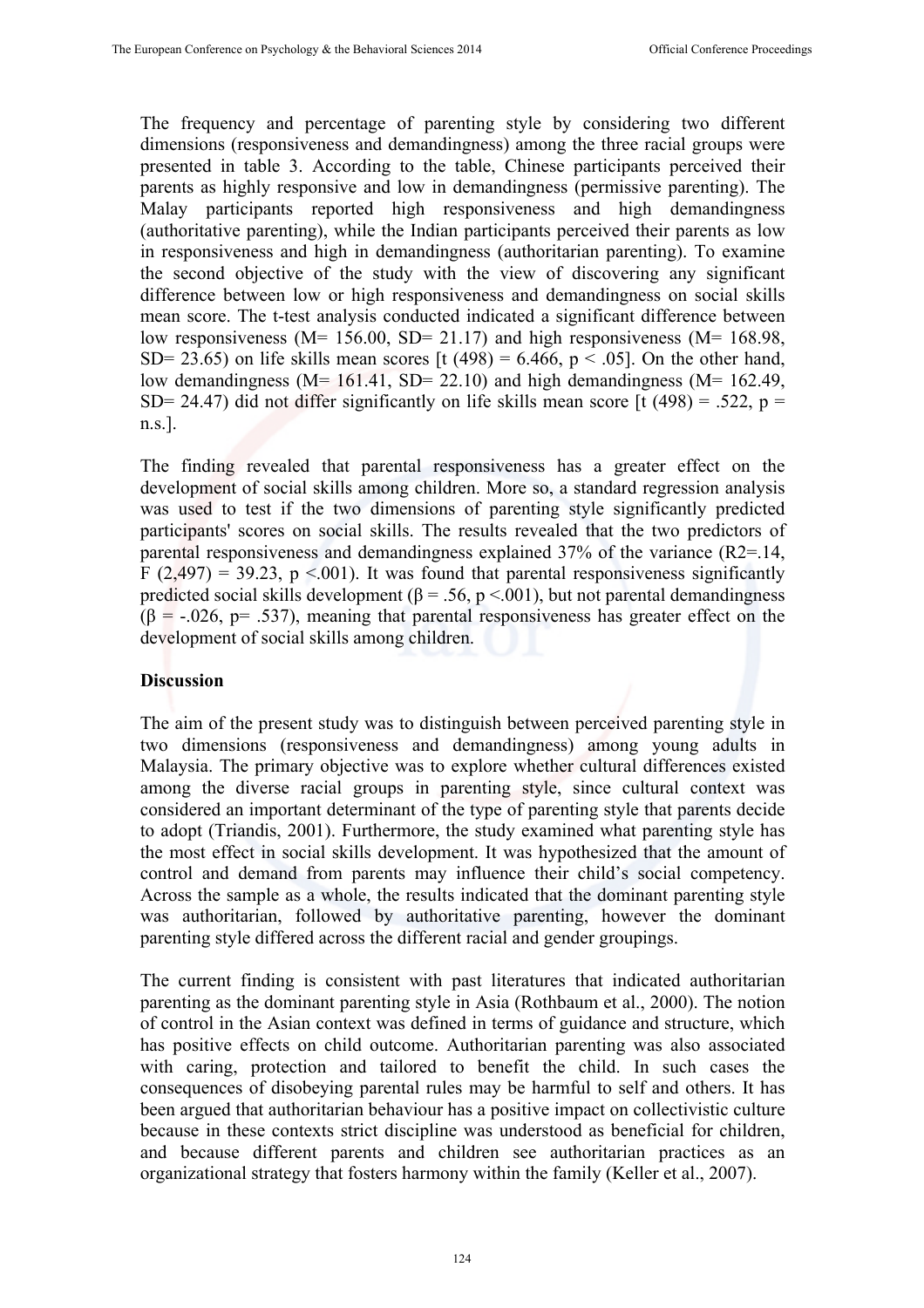Malaysia as an Asian collectivist society, with values such as obedience to authority figures, compliance with parental instructions, cooperation, helpfulness within and outside the extended family systems and good interpersonal relationship. All these features reinforce the child's place within the family (Rothbaum et al., 2000). Children are expected to obey and respect authority, get along with others, and learn good moral character. They learn to become contributing members of the family rather than developing a sense of their own self (Stewart et al., 1998).

Detailed analysis on different subcultural groups revealed dissimilar reports between races. Chinese participants characterized their parents as more permissive, while Malay participants mostly reported authoritative parenting style, and the Indian participants perceived their parents as authoritarian. Clearly, these results differ from the previous studies that found the main parenting style among Malays as permissive parenting (Hanifi, 2002) and authoritative parenting for Chinese (Chi et al., 2011). However, the result is in line with the findings of Sheth (1995) regarding the structure of the Indian families, described as patriarchal. Indian parents tend to stress respect, obedience and high academic achievement in their children. From the above results, it can be deduced that parental practices vary from one culture to another culture and such practices reflect the cultural values of the society (Wang & Leichtman, 2000).

One explanation for the inconsistency in results might have arisen from the age range of the selected sample. The two earlier studies that found divergent results investigated parenting style among young children, while the current research sample were young adults. Available evidence from an earlier study conducted by Chi et al. (2011) indicate that among Asian families, interactions between parent and child differ from one age period to another. Parents tend to be more lenient toward infants and young children because they are considered too young to understand things. In contrast, parents treat older children in a harsh and strict manner and also expect them to control their emotions and impulses.

Indeed parents try to offer more direct, instructional support to children, when they are young, this type of support would be considered unnecessary and inappropriate because children at very young ages are already supposed to have the skills necessary to succeed. In terms of gender, the results indicated that males perceived their parents more neglectful compared with females, while females characterized their parents as more authoritative. The result is consistent with Shek (1998) study that found that parents have different behaviours towards their sons and daughters.

 As children are growing, parents are more likely to control, monitor and support their daughters than sons. Parents protect their female children more than their male children. The explanation could be that the finding of the current study was obtained from a group of university students who have left home with little direct control and monitoring from their parents. It could be possible that they may feel neglected by their parents when they experience only little control and a broader range of autonomy (Trommsdorff, 1985). In line with the above, it was possible that male students feel more unsupported by their parents and perceive parent's control as positive, important and necessary.

From the regression analysis, parental responsiveness was found a more important predictor of social skills development. The results add to a growing body of research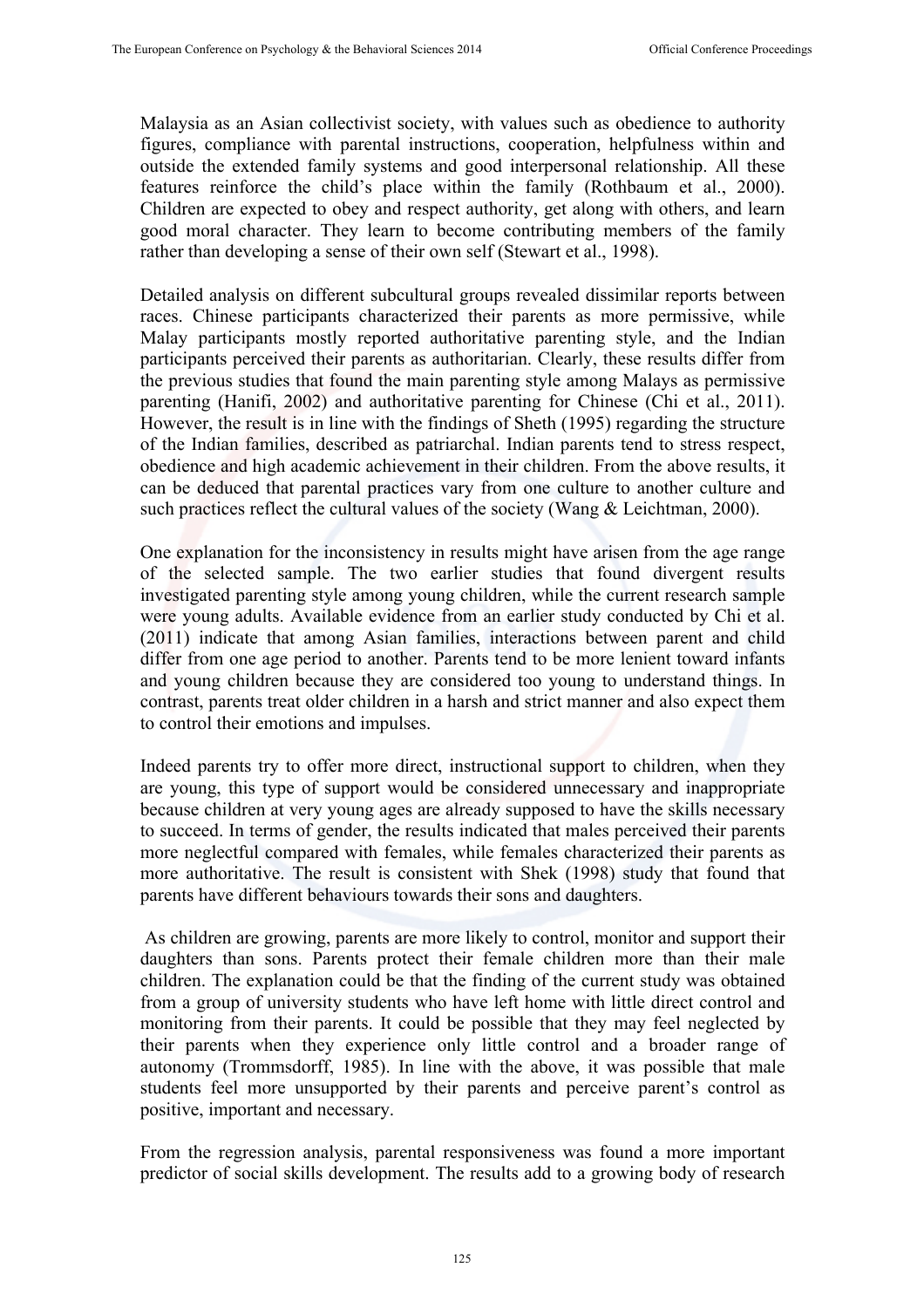questioning the idea that authoritarian parenting style was associated with optimum youth outcomes across the Asian culture (Wang & Leichtman, 2000). Although, the principles of authoritarian parenting strategies in Eastern Asia are culturally appropriate and are implemented for the purpose of realizing important socialization goals (Chao, 1994; Pearson et al., 2003), the present study suggests that other parenting styles cannot compete with authoritative parenting for optimal outcome in children. More so, the rising global imaginary and the shifting ideologies of the 21st century is exclusive and increases the similarities between countries, this inhabits class, race, and gender (Steger, 2008) and thus has effect on socially desirable demands by families (Chen el al., 2010). The current finding highlights the fact that parental responsiveness and being sensitive to the child's needs are also an important factor within Asians cultures as in Western societies.

The general conclusion that can be drawn from the above discussion was that parenting style is a global construct driven by cultural beliefs, values, and practices of a particular culture, which varies from one cultural context to another. The parental strategies being practiced by parents are effective if they achieve their parenting goals. When parenting behaviour is consistent with cultural values, then the children in that culture will accept it. In other words, whether a particular parenting style produces positive or negative child outcomes depends on the culture where it is practiced. Furthermore, the present study suggest that authoritarian parenting yields positive outcomes among children remains questionable, hence more research is needed.

Some cautions are to be considered with the generalization of the current results. The entire sample was made up of participants from a particular geographic location in Malaysia. Social desirability could not be ruled out in the responses. Participants might have answered the survey based on what they would like to be rather than who they really are. Some participants may not be willing to report negative information about their parents. Further, this study is introspective in nature. Even if a participant was trying to be honest, they may not provide an accurate response to a question.

## **Acknowledgment**

This study was supported with internal grant from Sunway University.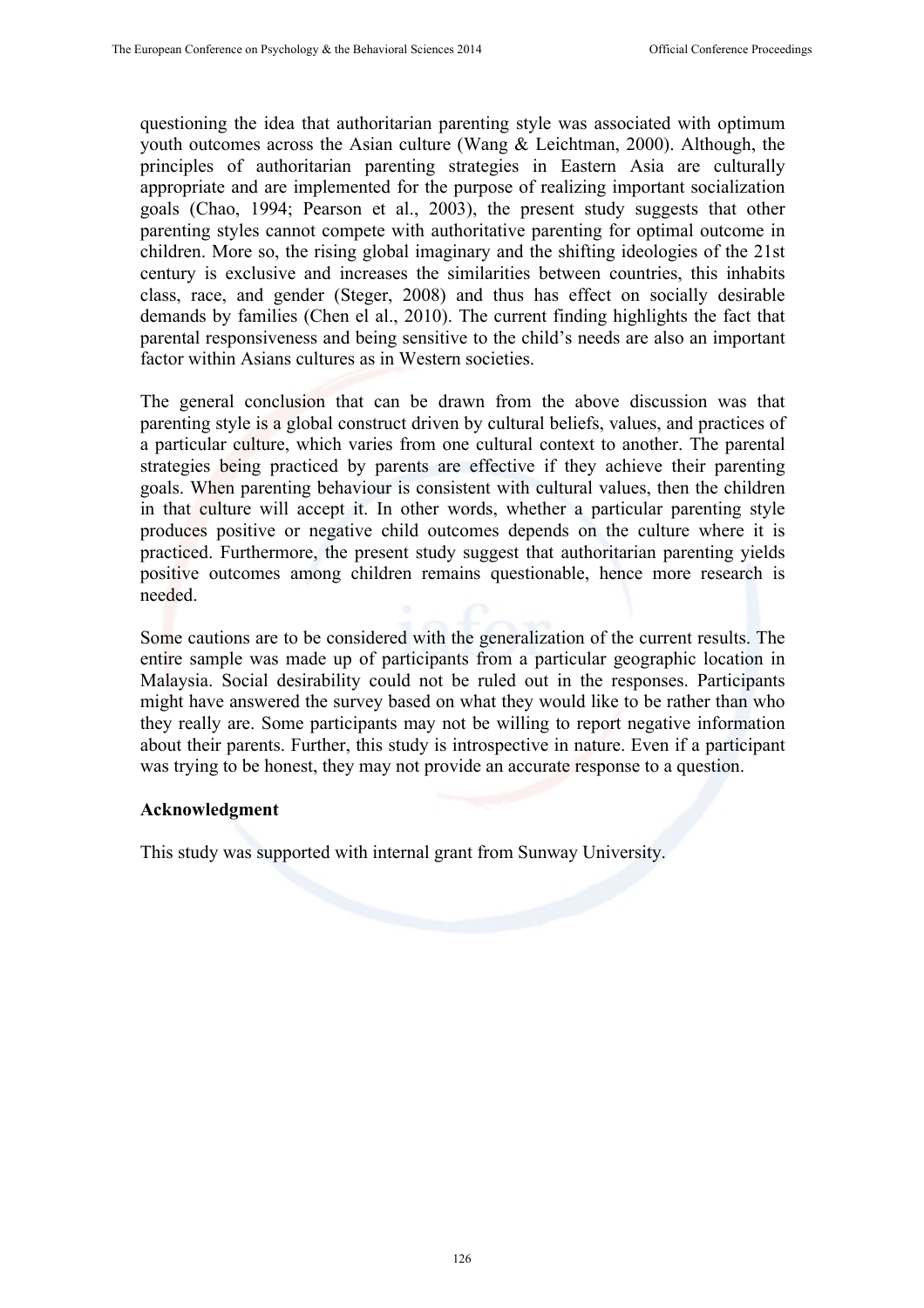## **References**

- Baumrind, D. (1971). Current patterns of parental authority. Developmental Psychology Monograph, 4, (1, pt.2).
- Baumrind, D. (1978). Parental disciplinary patterns and social competence in children. Youth & Society, 9(3), 239-251.
- Bochner, S. (1994). Cross-cultural differences in the self-concept. A test of Hofstede's individualism/collectivism distinction. Journal of Cross-Cultural Psychology, 25(2), 273-283.
- Chao, R. K. (1996). Chinese and European American mothers' beliefs about the role of parenting in children's school success. Journal of Cross-Cultural Psychology, 27, 403-423.
- Chao, R.K. (1994). Beyond authoritarian parenting style: Understanding Chinese parenting through the cultural notion of training. Child Development, 65, 1111-1119.
- Chen, X., Bian, Y., Xin, T., Wang, L., & Silbereisen, R. K. (2010). Perceived social change and childrearing attitudes in China. European Psychologist, 15(4), 260- 270.
- Chi Y. H., Rozumah, B. & Ziarat, H. (2011). Father's parenting styles in Chinese families in urban Malaysia. Pertamika Journal of Social Science & Humanity, 20 (4), 1019-1034.
- Creveling, C., Varela, R., Weems, C. F., & Corey, D. M. (2010). Maternal control, cognitive style, and childhood anxiety: A test of a theoretical model in a multiethnic sample. Journal of Family Psychology, 24(4), 439-448.
- Darling, N., & Steinberg, L. (1993). Parenting style as context: An integrative model. Psychological Bulletin, 113(3), 487-496.
- Diaz, M.V. (2005). The relations among parenting style, parent-adolescent relationship, family stress, cultural context and depressive symptomatology among adolescent females. Doctoral dissertation, Georgia state University 2005.
- Hanifi, Z. (2002). Malay adolescent's perceptions of maternal and paternal parenting styles. MJLI, 1 (1), 131-161.
- Hofstede, G. (2001). Culture's Consequences: Comparing Values, Behaviors, Institutions, and Organizations Across Nations. Thousand Oaks, CA: Sage Publications.
- Keller, H., Abels, M., Borke, J., Lamm, B., Lo, W., & Su, Y., et al. (2007). Socialization environments of Chinese and Euro-American middle-class babies: Parenting behaviors, verbal discourses and ethnotheories. International Journal of Behavioral Development, 31, 210-217.
- Keshavarz, S. & Baharudin, R. (2009). Parenting style in a collectivist culture of Malaysia. European Journal of Social Science, 10 (1), 66-73.
- Krishnan, U. D. (2004). Parent-adolescent conflict and adolescent functioning in a collectivist, ethnically heterogeneous culture: Malaysia. PhD diss., Ohio State University.
- Maccoby, E.E., & Martin, J.A. (1983). Socialization in the context of the family: parent-child interaction. Editor: Mussen, P.H. Handbook of child psychology, 4th edition, vol. 4. New York: Wiley.
- Pearson, E., & Rao, N. (2003). Socialization goals, parenting practices, and peer competence in Chinese and English preschoolers. Early Child Development and Care, 173(1), 131-146.